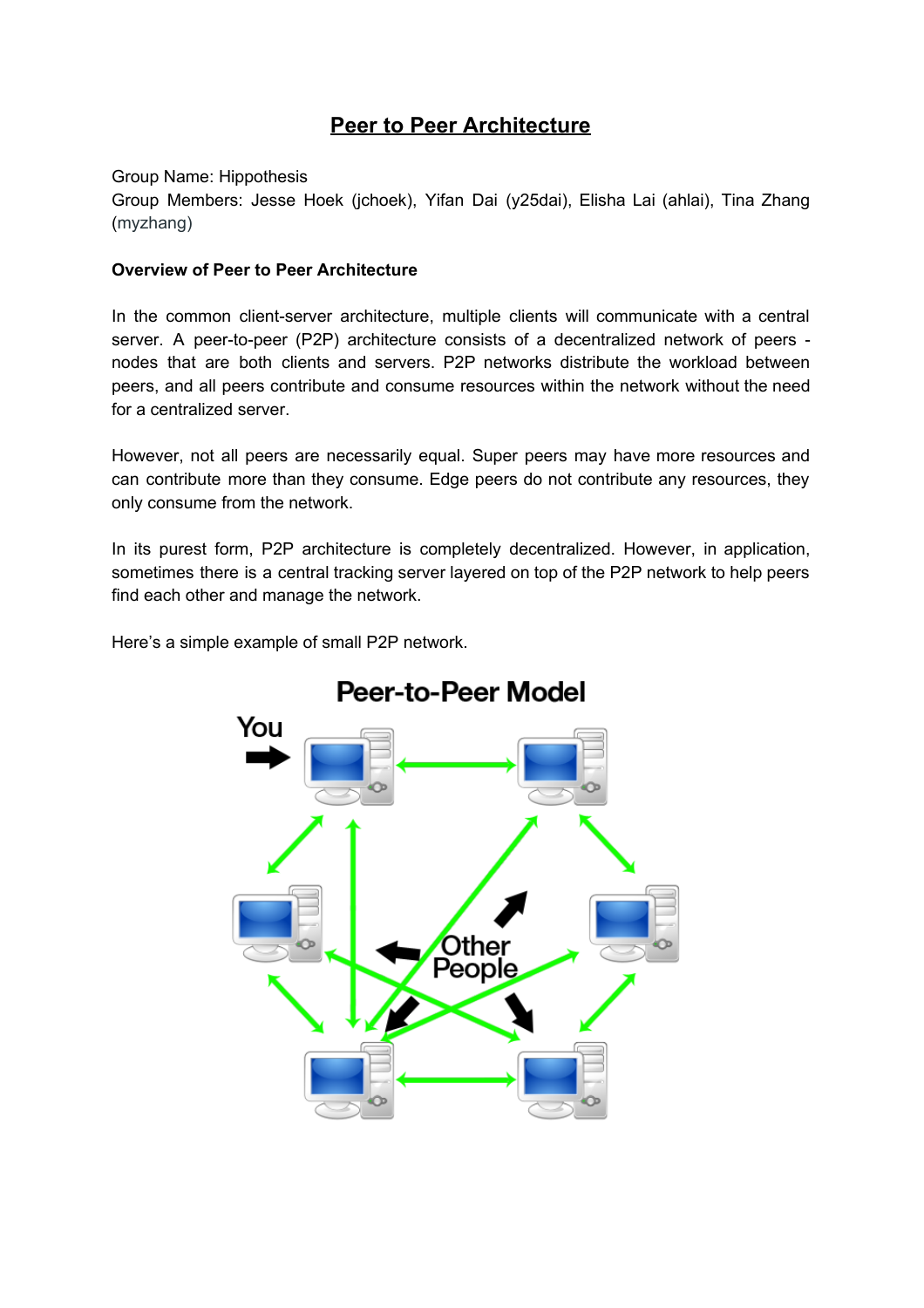# **Applications**

P2P architecture works best when there are lots of active peers in an active network, so new peers joining the network can easily find other peers to connect to. If a large number of peers drop out of the network, there are still enough remaining peers to pick up the slack. If there are only a few peers, there are less resources available overall. For example, in a P2P file-sharing application, the more popular a file is, which means that lots of peers are sharing the file, the faster it can be downloaded.

P2P works best if the workload is split into small chunks that can be reassembled later. This way, a large number of peers can work simultaneously on one task and each peer has less work to do. In the case of P2P file-sharing, a file can be broken down so that a peer can download many chunks of the file from different peers at the same time.

Some uses of P2P architecture:

- File sharing
- Instant messaging
- Voice Communication
- Collaboration
- High Performance Computing

Some examples of P2P architecture:

- Napster it was shut down in 2001 since they used a centralized tracking server
- BitTorrent popular P2P file-sharing protocol, usually associated with piracy
- Skype it used to use proprietary hybrid P2P protocol, now uses client-server model after Microsoft's acquisition
- Bitcoin P2P cryptocurrency without a central monetary authority

## **Advantages/Change Resilience**

P2P networks have many advantages. For example, there is no central server to maintain and to pay for (disregarding tracking servers), so this type of networks can be more economical. That also means there is no need for a network operating system, thus lowering cost even further. Another advantage would be there is no single point of failure, unless in the very unlikely case that the network is very small. P2P networks are very resilient to the change in peers; if one peer leaves, there is minimal impact on the overall network. If a large group of peers join the network at once, the network can handle the increased load easily. Due to its decentralized nature, P2P networks can survive attacks fairly well since there is no centralized server.

## **Disadvantages**

P2P networks introduce many security concerns. If one peer is infected with a virus and uploads a chuck of the file that contains the virus, it can quickly spread to other peers. Also, if there are many peers in the network, it can be difficult to ensure they have the proper permissions to access the network if a peer is sharing a confidential file. P2P networks often